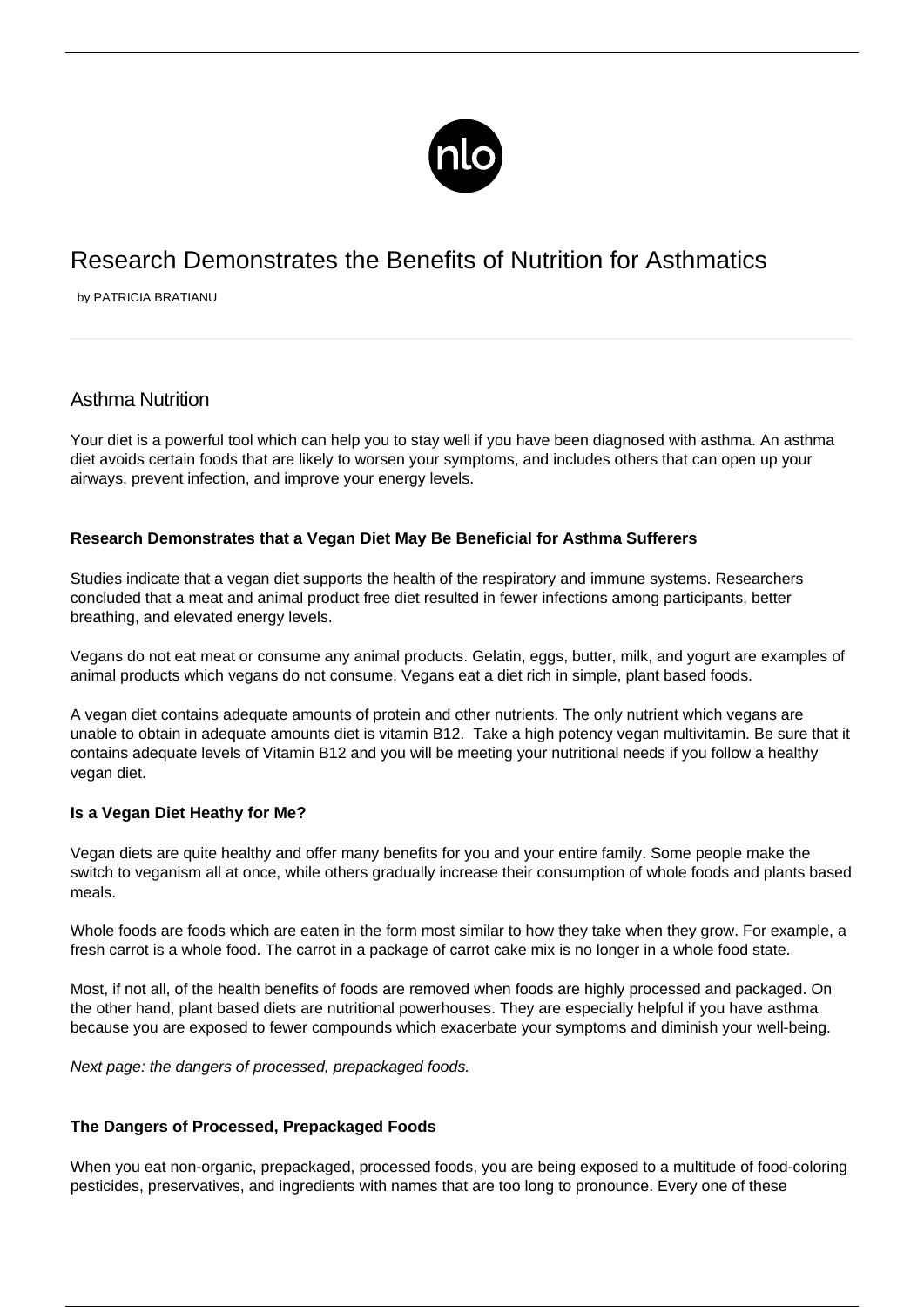compounds has the potential to cause an allergic or sensitivity reaction in your body. In a nut shell, when you eat a processed food, you are being barraged by a multitude of [potential allergens](/exacerbation-of-asthma-with-exposure-to-allergens/). Your body responds to each one and enters a chronic state of inflammation. The result is poor energy, difficulty breathing, and lowered resistance to illness.

# **Healing Benefits of a Plant Rich Diet**

While most diet experts, focus on foods which reduce mucus production when recommending health diets for people with asthma, I believe that it is essential to focus on the body as a whole. Eliminating foods, such as whole milk dairy products, is important to reduce the production of mucus. However, asthma effects your entire body, not just your respiratory tract.

Plant based foods improve the health of your entire body. Fruits, vegetables, nuts, grains, and seeds contain a wide array of vitamins and minerals that improve your health in general. They are rich in antioxidants, plant pigments, and other compounds which vitalize your entire body. Of course, if you are sensitive to any of these foods, you should eliminate them.

Did you know that most of your immune system is based in your digestive tract? If your digestive system is not working at an optimal level, you will be more likely to suffer from allergic reactions, [fatigue or exhaustion,](/asthma-fatigue/) and respiratory infections. Plants contain some of the most important compounds to ensure that your digestive and immune systems are working at optimal levels.

# **Follow an Elimination Diet**

If you are eating a healthy diet and are still experiencing symptoms, consider trying an elimination diet. To do this, keep a record of your symptoms for one week. Then eliminate the food which you think that you may be sensitive to for a week. Continue to record your symptoms. After a week, reintroduce the food to your diet unless it is clear that the food was problematic. Record your symptoms. Are your symptoms worse when you eat that food? Are they unchanged? Are they better? Use your findings to determine whether or not you should continue to eat that food. It is likely that you will need to eliminate food groups during your elimination diet, not just specific foods. Common causes of sensitivity include foods rich in gluten, strawberries, fish and other sea foods, eggs, and dairy.

Next page: rotation diets and healthy foods for asthma.

# **A Rotation Diet is an Option**

Some people are able to eat a broader range of foods by using a rotation diet. For example, you may be sensitive to citrus foods if you drink orange juice every day. However if you drink a glass of orange juice every four days, you are able to enjoy it. Simply eliminate the offending food most days and only consume it a couple of times each week, always several days apart.

### **Healthy Foods for Asthma**

- **Magnesium Is Great for Relieving Asthma Symptoms.** Magnesium is a mineral which is needed for every process of the body. It has a relaxing effect throughout the entire body, including the respiratory tract, and emotions. Great sources include dried beans and peas, bananas, brown rice and molasses.
- **Drink Coffee to Ease Shortness of Breath.** Who ever thought that coffee can be used as medicine? Emergency health care providers, that's who! If you are experiencing mild shortness of breath, try drinking one cup of strong black coffee. Coffee contains compounds, similar to bronchodilators, which relax tight air passages. Of course, you should seek medical advice if the coffee or your medication does not relieve the shortness of breath.
- **Honey Enhances Immunity.** If you know that you are not allergic to honey, obtain some local honey .Consume it daily. A teaspoon or two is sufficient. Local honey can help your body to build up immunity to